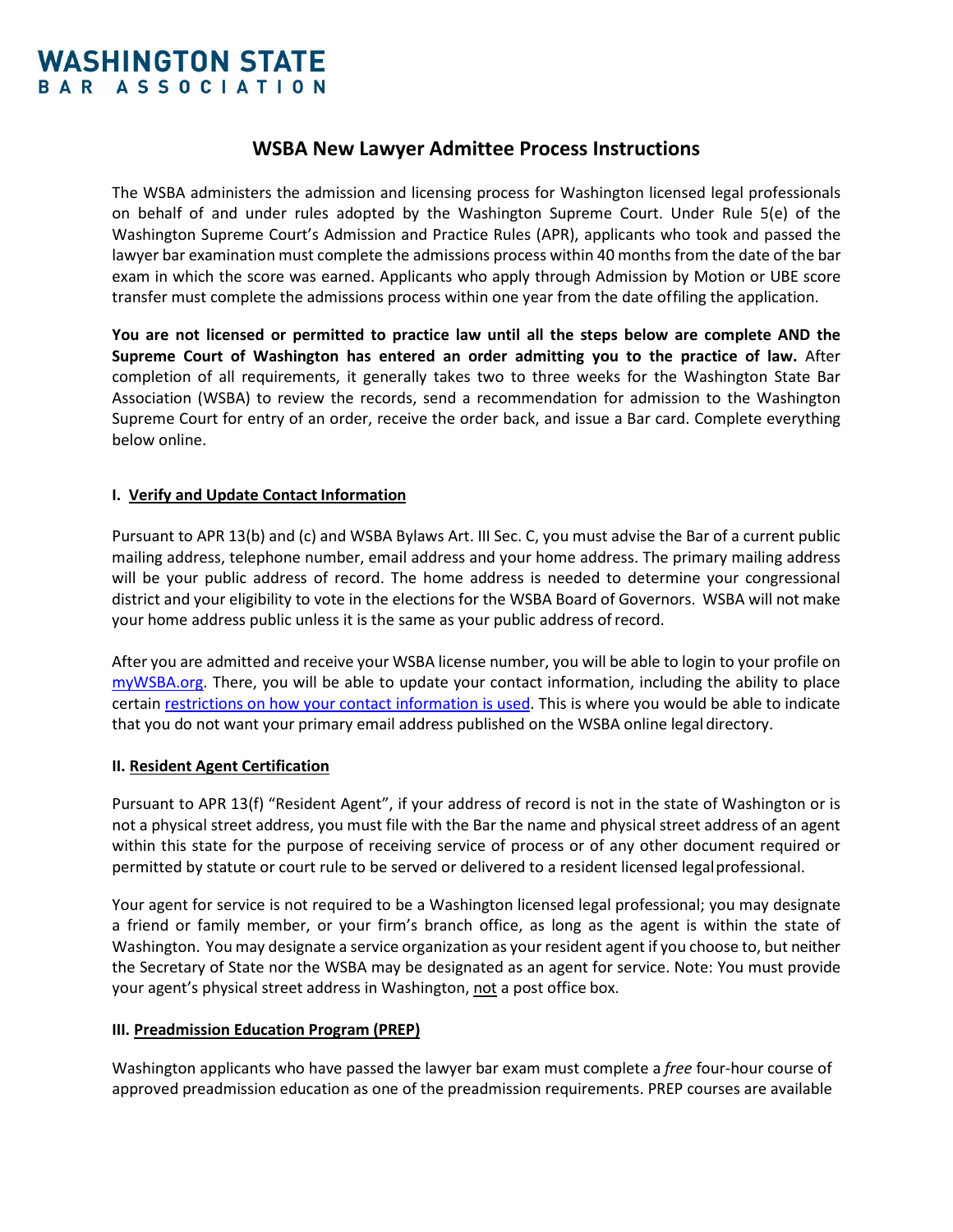in online format. Some county bar associations offer the live seminar preceding a formal swearing in ceremony. See the formal ceremony table for contact information for specific counties. If you are unable to attend a live course, WSBA-CLE has the course available in an online format. If you experience technical issues with the online course, please contact the WSBA at 800-945-9722.

Be sure to certify on your online user home page that you completed the course.

#### **IV. Trust Account Information**

Pursuant t[o ELC 15.5, t](http://www.courts.wa.gov/court_rules/?fa=court_rules.display&group=ga&set=ELC&ruleid=gaelc1515.05)his section must be completed by **ALL Active licensed legal professionals** regardless of whether you have a trust account.

- Mark Yes or No.
- If you answered yes, fill out the Institution, Branch/City and IOLTA Account number(s).

Visit the Trust Account Informatio[n page](http://www.wsba.org/Licensing-and-Lawyer-Conduct/IOLTA-AND-CLIENT-TRUST-ACCOUNTS) for more detailed information about IOLTA accounts and trust account declaration.

#### **V. Washington Supreme Court [APR 26](http://www.courts.wa.gov/court_rules/?fa=court_rules.display&group=ga&set=APR&ruleid=gaapr26) Insurance Disclosure**

Washington lawyers are not required to have professional liability insurance coverage. However, they are required to report to the WSBA, on a yearly basis, whether they have coverage. See Professional Liability Insurance Disclosure **FAQ** page for more detailed information

#### **VI. Swearing in Selection & Oath of Attorney**

### **Due to COVID-19:**

The Washington Supreme Court has issued an order temporarily waiving the requirement that the oath be taken in open court and authorizes judges to administer the oath remotely or virtually using face-time technology. If the judge conducting the swearing-in agrees to conduct this type of process, please email the judge a signed copy of the oath form for his/her signature. Once all parties have signed the oath form, the applicant is responsible to **upload** a copy of the completed oath to their user homepage. Please keep a copy for your records.

Note: Please check with your local bar association or court for information on group online swearing-in ceremonies.

The Oath of Attorney must be taken before an elected or appointed judge, excluding judges pro tempore, sitting in open court, in the State of Washington. You may be able to take the Oath of Attorney out of state if it is impossible or impractical for you to take it in Washington. You must indicate if you will take the Oath of Attorney in state or out of state, and if out of state, you must provide information about why it would be impossible or impractical for you to take it in Washington, and the Washington Supreme Court will determine whether to enter an order for out of state swearing in.

### **There are two options for taking the Oath of Attorney IN STATE:**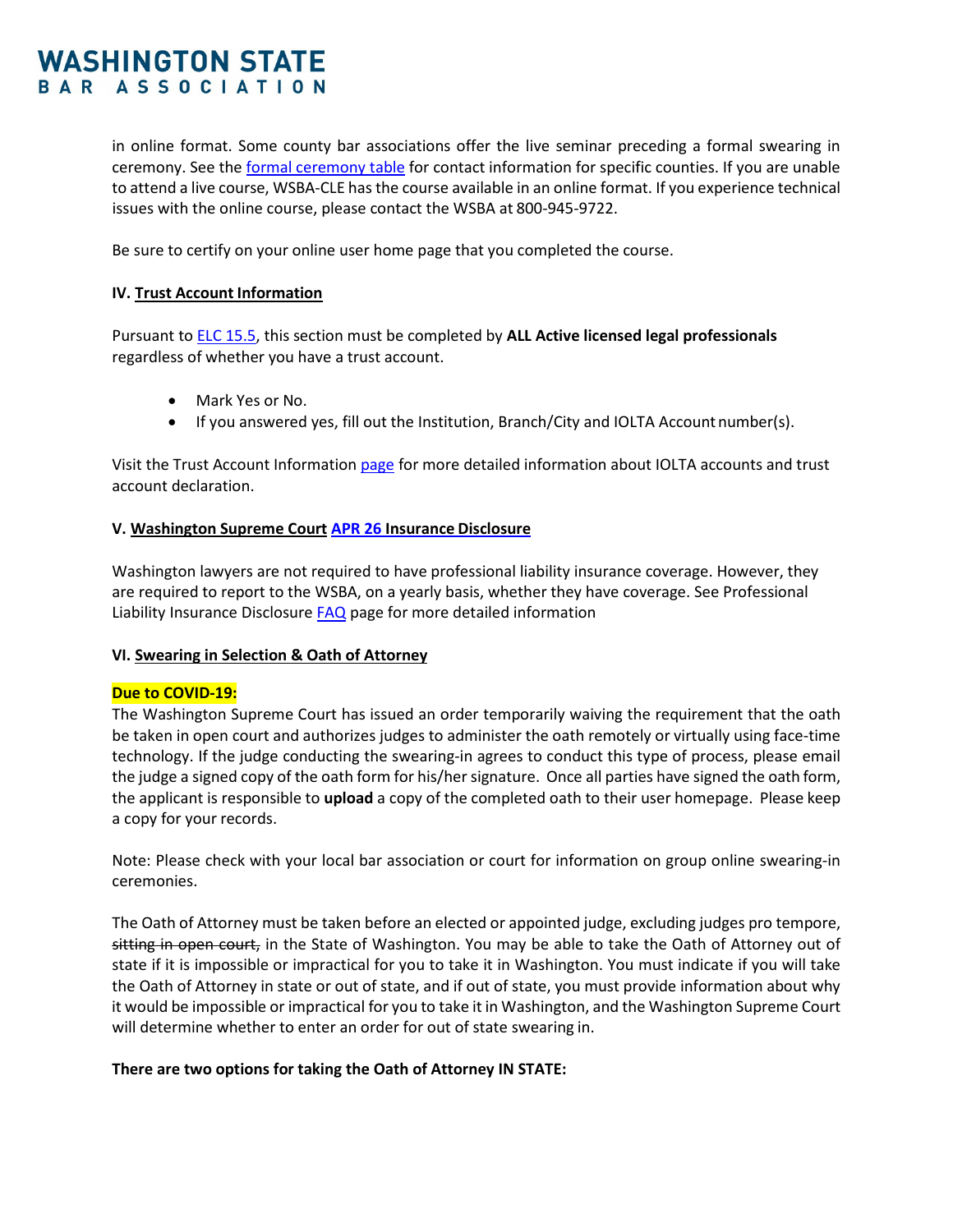1) Formal Arranged Ceremony: If you would like to attend a formal ceremony, or if you seek information regarding a formal ceremony, please contact your [local county bar association.](https://www.wsba.org/docs/default-source/licensing/admissions/scoring-and-nap/county-formal-swearing-in-july-2021.pdf?sfvrsn=f2d514f1_12) If your local county bar association is not listed but you want to participate in a formal ceremony, you may want to consider contacting a neighboring county bar association to see if you can attend their swearing in ceremony. The Oath of Attorney form will be provided for you and must be signed by both you and the judge administering the oath; your signed form will then be sent directly to the WSBA Admissions Office by the organization sponsoring the ceremony. For information regarding details (time, locations, etc.) on formal ceremonies, please contact the specific county that is hosting the event.

2) Independent Ceremony: For individual ceremonies, it is the applicant's responsibility to arrange directly with a judge to administer the oath. The Oath of Attorney must be taken before an elected or appointed judge, sitting in open court, excluding judges pro tempore, in the State of Washington. Use the online link from your user home page to print a copy of the oath and email it to the judge. When you complete your swearing in, upload the Oath of Attorney form, signed by you and the judge on your user home page. Please retain a copy for your records.

### **OUT OF STATE independent ceremony option:**

An order from the Washington Supreme Court conferring jurisdiction on an out-of-state judge is required for an out-of-state swearing in ceremony for admission to practice law in Washington. If you choose to do an Out of State ceremony, please provide the required information online and provide any requested information about why it is impossible or impractical for a Washington judge to swear you in within Washington. We will forward your request to the Washington Supreme Court, which has the discretion to issue an order conferring jurisdiction on the judge you have chosen. Upon receipt of the order, the WSBA Admissions Office will upload a copy of the order to be used at the swearing in ceremony. Use the online link from your user home page to print a copy of the oath and provide it to the judge. Upload the completed Oath of Attorney, signed by you and the judge, t[o on y](mailto:admissions@wsba.org)our user home page. Retain a copy for your records.

Remember that your being sworn in does not immediately qualify you to practice law in Washington. You must complete all other licensing requirements, the Washington Supreme Court must order your admission, and you must receive a license number before you are permitted to start practicing law as a lawyer in Washington.

### **VII. Annual License Fee and Client Protection Fund (CPF) Assessment**

You will not be able to pay your new admittee license fees until you have completed all other admission and licensing requirements and the WSBA verifies your Oath of Attorney. You will then be able to see the amount due on your online user homepage. You may pay online by credit card or electronic funds transfer, or, you may pay by check by printing the payment form and mailing it with your check to the WSBA.

WSBA license fees are based on a calendar year and must be paid annually. If you are admitted at the end of one year, you will need to pay the license fee for the current calendar year and also pay the next calendar year's license fee by the license fee deadline of February  $1<sup>st</sup>$ . The license fee for the first year of admission for general applicants is reduced depending on when you are admitted. Attorney applicants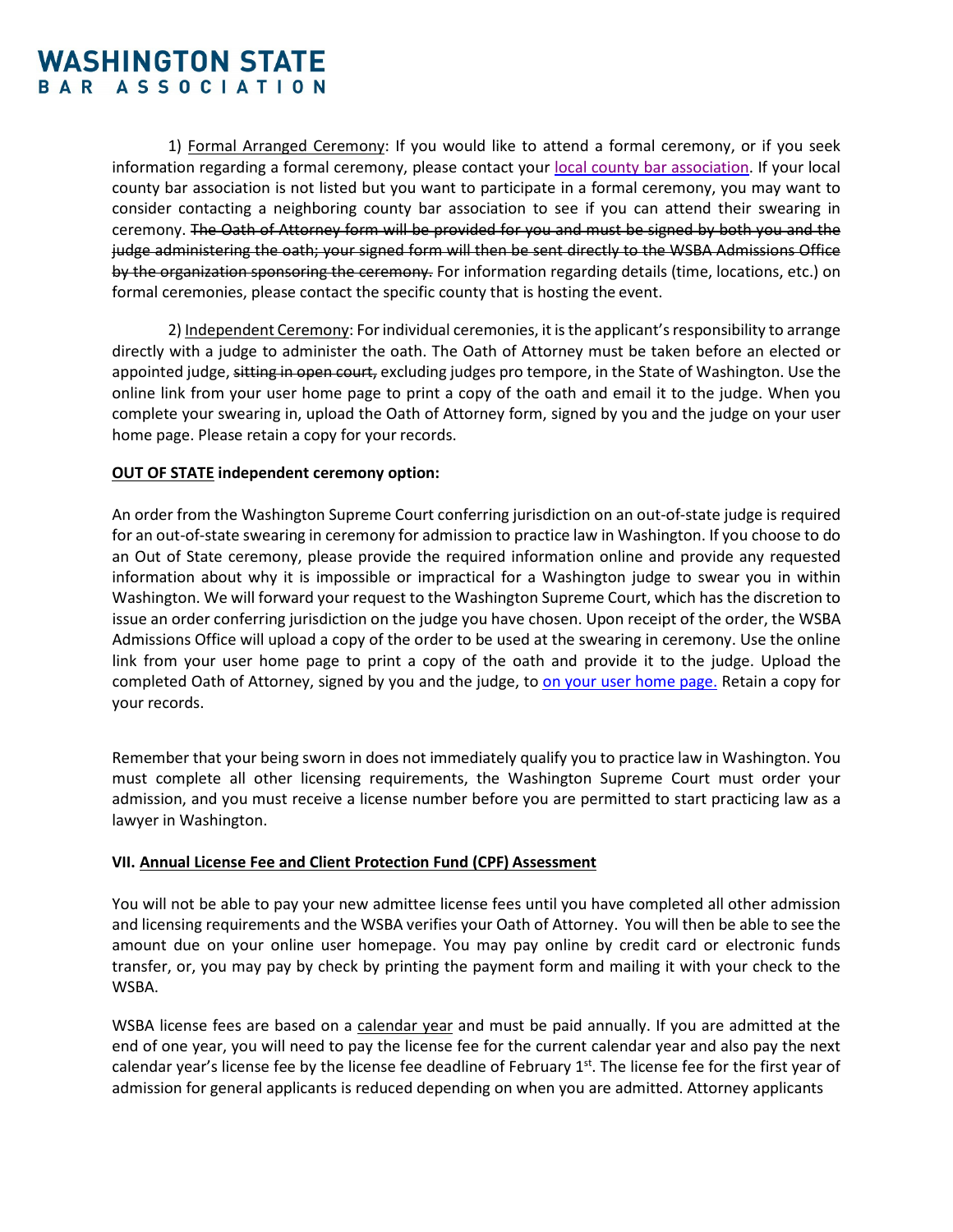have a reduced license fee if admitted anywhere as a lawyer less than two years ago. You can view the [fee schedule](http://www.wsba.org/Licensing-and-Lawyer-Conduct/Annual-License-Renewal/License-Fees) on our website (this does not include the reductions for general applicants admitted during the year in which they passed the exam).

The last opportunity for licensing in the current year is December 19<sup>th</sup>. All materials must be received and the new admittee license fee must be paid by December  $19<sup>th</sup>$  or the first business day before December  $19<sup>th</sup>$ . After December  $19<sup>th</sup>$ , the fee will be calculated for the next calendar year. If you want to wait to be admitted until the next calendar year, please wait to pay your new admittee fee until December 20<sup>th</sup>. **Note:** This option to defer your licensing fee is not available if it means that you are unable to complete your application before it expires. See Washington Supreme Court APR 5(e) for expiration time periods.

Optional Keller Deduction: Licensed legal professionals may elect to reduce their license fee payment by the pro rata amount used for political activities not related to regulating the practice of law or improving the quality of legal services. The amount to deduct will show up online if you choose this option.

Every active lawyer in Washington is required by order of the Washington Supreme Court to pay an assessment of \$10 to fund the Client Protection Fund (CPF). The CPF was established by APR 15 as a trust for the purposes of relieving or mitigating a pecuniary loss sustained by any person by reason of the dishonesty of, or failure to account for money or property entrusted to, any licensed legal professional of the WSBA in connection with the licensed legal professional's practice of law.

**Note**: To obtain a specific licensed legal professional status other than active, you must first be admitted and licensed as active status and then request a status change. Please view the [licensing page](https://wsbacms.wsba.org/for-legal-professionals/license-renewal) on our website for more information.

### **VIII. Washington Law Component (WLC)**

All applicants qualifying for admission as a lawyer under APR 3 must passthe Washington Law Component (WLC). The WLC is comprised of online materials and an online multiple choice test based on areas or subjects of law that are specific to Washington State. The Board of Bar Examiners is responsible for the content of the WLC and shall publish the Washington state specific materials forapplicants.

The WLC is self-administered by applicants and is available to applicants after submitting the application. There is no fee to take the WLC. The WLC is an open-book test. Applicants may take the WLC as many times as necessary to achieve the minimum pass score. There is a mandatory waiting period of 24 hours after failing to pass the WLC the first time. Subsequent fails of the WLC require a 72 hour waiting period before retaking the test. The WLC minimum pass score is 80% correct. If an applicant fails the UBE or withdraws from the UBE after taking the WLC, that applicant must retake the WLC after applying for the next UBE administration.

### **IX. Multistate Professional Responsibility Examination (MPRE)**

All applicants qualifying for admission as a lawyer by UBE or by UBE Score Transfer under APR 3 must file a transcript demonstrating that the applicant received a MPRE score equal to or higher than the score required to pass the MPRE in Washington, and the score was received no earlier than three years prior to and no later than 40 months after the date of the administration of the UBE in which the applicant received the UBE Score.